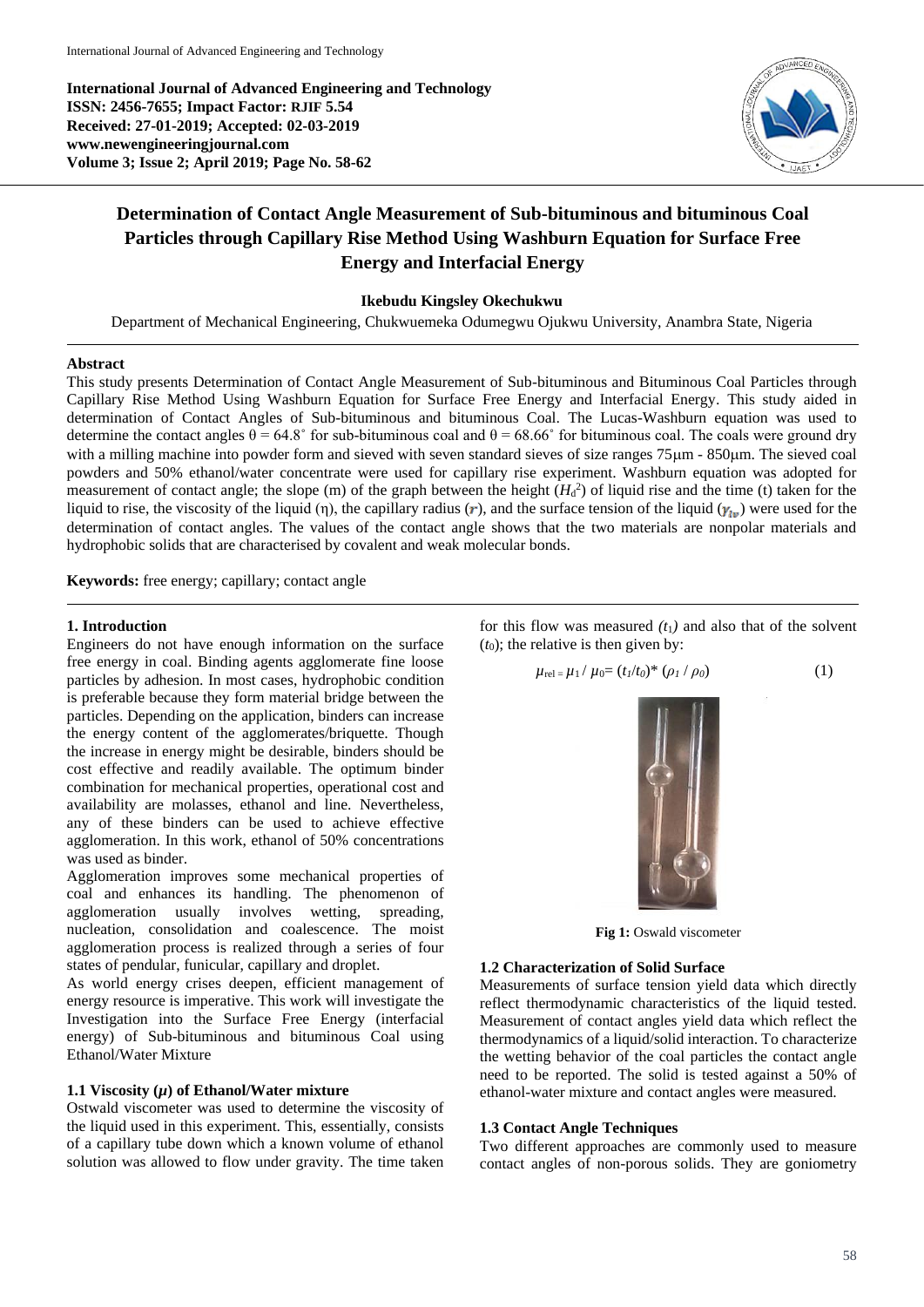and tensiometry. Goniometry involves the observation of a sessile drop of test liquid on a solid substrate. Tensiometry involves measuring the forces of interaction as a solid is contacted with a liquid.

The primary focus of contact angle studies is in assessing the wetting characteristics of solid/liquid interactions. Contact angle is commonly used as the most direct measure of wetting. Other experimental parameters may be derived directly from contact angle and surface tension results.

# **2. Experimental**

# **2.1 Materials**

The coal particles used in this work are from Subbituminous and bituminous coal. They were obtained from Enugu State and Lafia-Obi, Nasarawa State, Nigeria, respectively. The fact that cost, handling, supply reliability and accessibility are location dependent; 50% ethanol-water mixture was selected as a good binder and for use in this capillary experiment because of its properties  $[1, 2]$  and criteria [3, 4] for binder's selection.

# **2.2 Methods**

The Sub-bituminous and bituminous coal were ground dry with a milling machine into powder form and the size distribution was carried out with standard mechanical shaker Octagon 2000. The shaker comprises size range of 75µm, 150, 212µm, 300µm, 425µm and 850µm meshes.

# **2.3 Oswald viscometer Experimental Method**

- 1. Ostwald viscometer
- 2. Water bath at 25 ◦C Seven concentrates of ethanol
- 3. Stop watch accurate to at least 0.1s.

The viscometer was rinsed with distilled water and the solution and it was placed in position in the water bath by carefully clamping one limb. It was checked with plumb line to ensure that it was vertical and exactly 35cm<sup>3</sup>of ethanol was introduced (or the volume marked on the viscometer) at 29.6 ◦C into the right opening with a syringe or pipette. Left for about 5 minutes to equilibrate, then positive pressure was applied to the right opening or gently suction from the left opening until the meniscus rises above the upper graduation mark left opening. The experiment was repeated until the flow times agree within 0.2s; the average flow time was then calculated. The experiment was repeated with water as a standard solvent alone *to* and then with the ethanol solution  $(t<sub>l</sub>)$ . The relative viscosities were calculated from the flow time.

**Table 1:** Experimental Data

| S/N | <b>Items</b>                              | <b>Values</b>             | <b>Source</b> |
|-----|-------------------------------------------|---------------------------|---------------|
|     | Quantity of liquid                        | 35cm <sup>3</sup>         |               |
|     | Atmospheric temp.                         | $25^{\circ}$ C            |               |
| 2   | $t_0$ is standard time of flow of water   | 23.72 s                   |               |
|     | Surface tension of water at 25 °C         | $71.97$ mNm <sup>-1</sup> | [5]           |
|     | Surface tension of ethanol at 20 °C       | $22.52$ mNm <sup>-1</sup> | [6]           |
|     | Viscosity of water at $25^{\circ}$ C      | $8.94mPa-s$               | [7]           |
|     | Viscosity of ethanol at 25 <sup>o</sup> C | $1.074$ mPa-s             | [8]           |

| <b>Table 2:</b> Ethanol/Liquid Viscosity and Surface Tension Test Result |  |
|--------------------------------------------------------------------------|--|
|--------------------------------------------------------------------------|--|

| S/N |  | Liquid/Ethanol<br>Concentrate % | Density<br>$(\rho)$ g/cm <sup>3</sup> | Mass of %<br><b>Viscosity</b><br>Liquid/<br>$(\mu)$ at 25 <sup>0</sup> C<br><b>Ethanol</b><br>$mPa-s$<br>Mixture $(g)$ |       | Volume of %<br>Liquid/<br><b>Ethanol</b><br>Mixture $(cm3)$ | <b>Surface</b><br><b>Tension at</b><br>$20^0$ C (N/m) |  |
|-----|--|---------------------------------|---------------------------------------|------------------------------------------------------------------------------------------------------------------------|-------|-------------------------------------------------------------|-------------------------------------------------------|--|
|     |  | $50\%$ Ethanol $-$<br>water     | 0.920                                 | 0.984                                                                                                                  | 32.21 | 35                                                          | 47.635                                                |  |

#### **2.4 Test Procedure of Measuring Contact Angle using capillary rise Technique**

For powdered samples, capillary rise technique is widely used [9, 10] .

- A known volume  $(10ml)$  of liquid  $(50\%$  Ethanol) was poured into a cylindrical beaker
- A capillary tube was closed with a filter paper at the bottom of the tube and parked with different sizes of coal particle samples to be examined.
- **•** The bottom of the parked capillary tube was then immersed in the liquid and at the time starting the stopwatch.
- The liquid rises to maximum height of the tube as a result of some capillary effects between the particles within the tubing and the stop-watch reading was taken.
- The distance;  $H_d$ , travelled by the liquid as a function of time *t* was measured.
- If one knows the mean radius r of the capillaries present in the tubing, he can calculate the contact angle using the Washburn equation  $[11, 12]$ .
- The Lucas-Washburn equation for the permeation of liquid in a horizontal cylindrical capillary is given as:

$$
H_d^2 = \frac{r \gamma_{lv} \cos \theta}{2\eta} t \tag{2}
$$

Where;  $H_d$  = distance penetrated by the liquid in cm

 $r =$  the capillary radius in mm

 $\gamma_{1\nu}$  = the surface tension of the liquid in mJ/m<sup>2</sup>

 $t =$  time of liquid rise in seconds s

 $\theta$  = the contact angle between the liquid and the capillary surface in  $\circ$ 

 $\eta$  = the viscosity of the liquid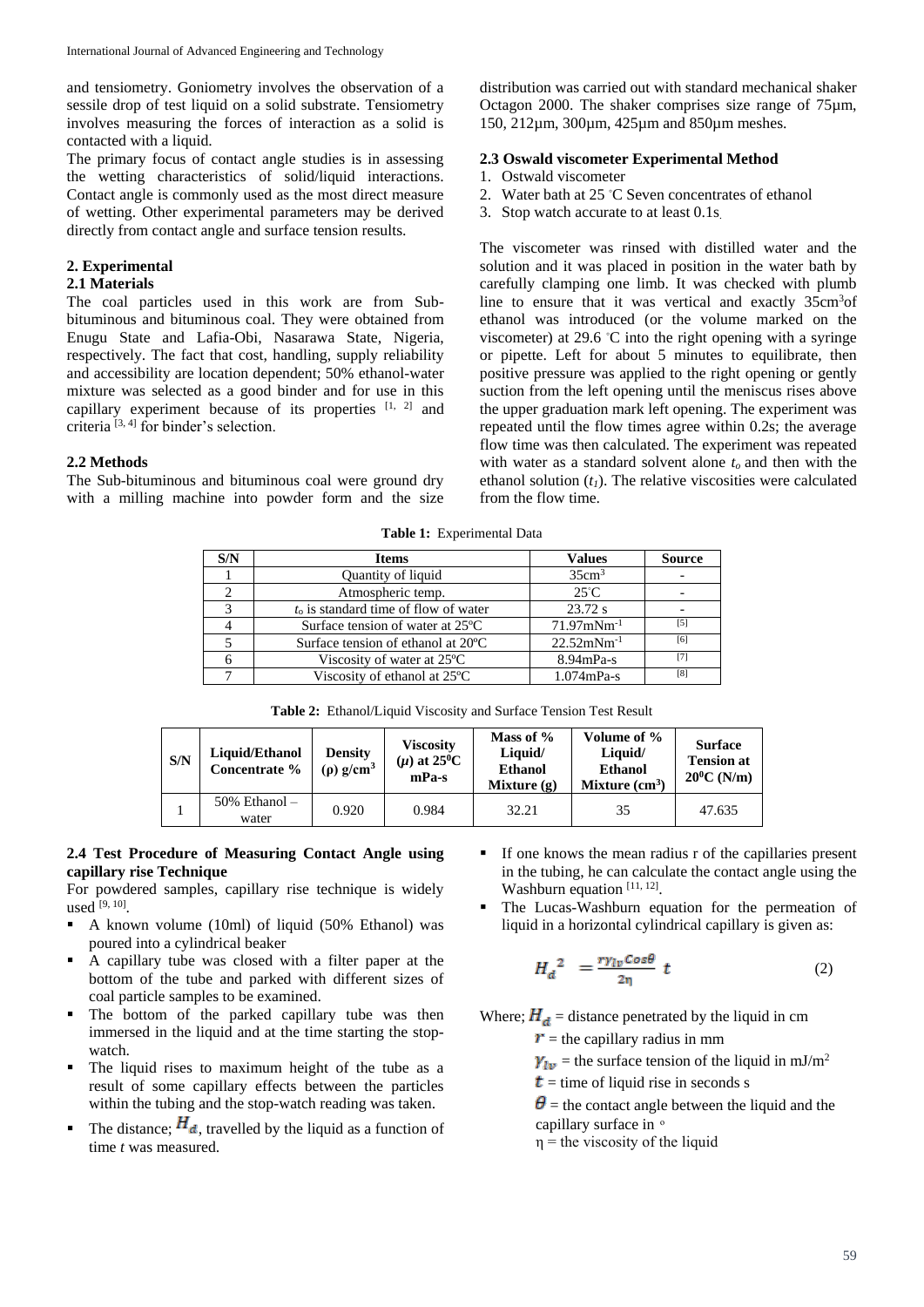Note: From the experiment carried out, a graph of  $H_d^2$  against **t** was plotted to determine the value of contact angle θ:

Where;

$$
\frac{r\gamma_{lv}Cos\theta}{2\eta} = slope (m)
$$

Making  $\cos\theta$  the subject of the formula.

$$
r\gamma_{lv}Cos\theta = 2\eta m
$$

$$
Cos\theta = \frac{2\eta m}{r\gamma_{lv}}
$$

To calculate θ;

$$
\theta = Cos^{-1}\frac{2\eta m}{r\gamma_{lv}}
$$

This implies that;  $r = 2.43$  mm = 0.00243m

$$
\gamma_{lv} = 47.64 \text{ mJ}m^2
$$

$$
\eta = 0.984 \text{ mPa} - \text{s}
$$

**Note:** density and  $\gamma_{lv}$  are not constant for all concentrates. They are with respect to the respective liquid concentrations as the case may be, as can be seen in table 2. And because the 50% concentrate of ethanol-water mixture was only used for the capillary rise experiment because of its binding strength, all the related values are applied in this Lucas-Washburn equation.

**Table 3:** Contact Angle Measurement result for sub-bituminous coal

| S/N | Particle<br>size $(\mu m)$ | <b>Height</b> of<br>Material (cm) | <b>Volume of Material</b><br>in Beaker (ml) | <b>Height of Liquid in</b><br>Beaker (cm) | <b>Volume of Liquid in</b><br><b>Beaker</b> (ml) | <b>Height of Liquid</b><br>Rise $H^2(m)$ | Time of<br>Rise(s) |
|-----|----------------------------|-----------------------------------|---------------------------------------------|-------------------------------------------|--------------------------------------------------|------------------------------------------|--------------------|
|     | 75                         | 6.7                               | 1.63                                        |                                           | 10.0                                             | 0.00                                     | 0.0                |
|     | 150                        | 11.1                              | 2.7                                         |                                           | 10.0                                             | 0.20                                     | 2.0                |
|     | 212                        | 9.3                               | 2.3                                         | 1.5                                       | 10.0                                             | 0.45                                     | 12.0               |
|     | 300                        | 8.8                               | 2.17                                        | L.C                                       | 10.0                                             | 0.55                                     | 20.0               |
|     | 425                        | 9.0                               | 2.2                                         |                                           | 10.0                                             | 0.65                                     | 90.0               |
|     | 600                        | 9.0                               | 2.2                                         |                                           | 10.0                                             | 0.65                                     | 95.0               |
|     | 850                        | 10.5                              | 2.6                                         |                                           | 10.0                                             | 0.65                                     | 100                |



**Fig 2:** A graph of height of liquid rise  $(H_a^2)$  vs time of rise (s) of sub- bituminous coal

Slope (m) for sub-bituminous  $\text{coal} = 0.025$ 

$$
Cos\theta = \frac{2x0.984x0.025}{0.00243x47.64}
$$

$$
Cos\theta = 0.4249
$$

$$
\theta = 64.8°
$$

|  |  |  |  |  |  | Table 4: Contact Angle Measurement result for bituminous coal |  |
|--|--|--|--|--|--|---------------------------------------------------------------|--|
|--|--|--|--|--|--|---------------------------------------------------------------|--|

| S/N | Particle<br>Size $(\mu m)$ | <b>Height of Material (cm)</b> | <b>Volume of Material</b><br>in Beaker (ml) | <b>Height of Liquid</b><br>in Beaker (cm) | <b>Volume of Liquid</b><br>in Beaker (ml) | <b>Height of Liquid</b><br>Rise $H^2(m)$ | Time of<br>Rise(s) |
|-----|----------------------------|--------------------------------|---------------------------------------------|-------------------------------------------|-------------------------------------------|------------------------------------------|--------------------|
|     |                            | 4.4                            | 1.1                                         | L.)                                       | 10.0                                      | 0.00                                     | 0.0                |
|     | 150                        | 8.8                            | 2.2                                         | 1.5                                       | 10.0                                      | 0.25                                     | 2.0                |
|     | 212                        | 9.3                            | 3.25                                        | 1.5                                       | 10.0                                      | 0.55                                     | 15.0               |
|     | 300                        | 6.5                            | 1.6                                         | 1.5                                       | 10.0                                      | 0.65                                     | 20.0               |
|     | 425                        | 12.5                           | 2.0                                         | 1.5                                       | 10.0                                      | 0.75                                     | 30.0               |
| Ð   | 600                        | 13.0                           | 3.15                                        | 1.5                                       | 10.0                                      | 0.85                                     | 90.0               |
|     | 850                        | 10.5                           | 2.6                                         | 1.5                                       | 10.0                                      | 0.85                                     | 90.0               |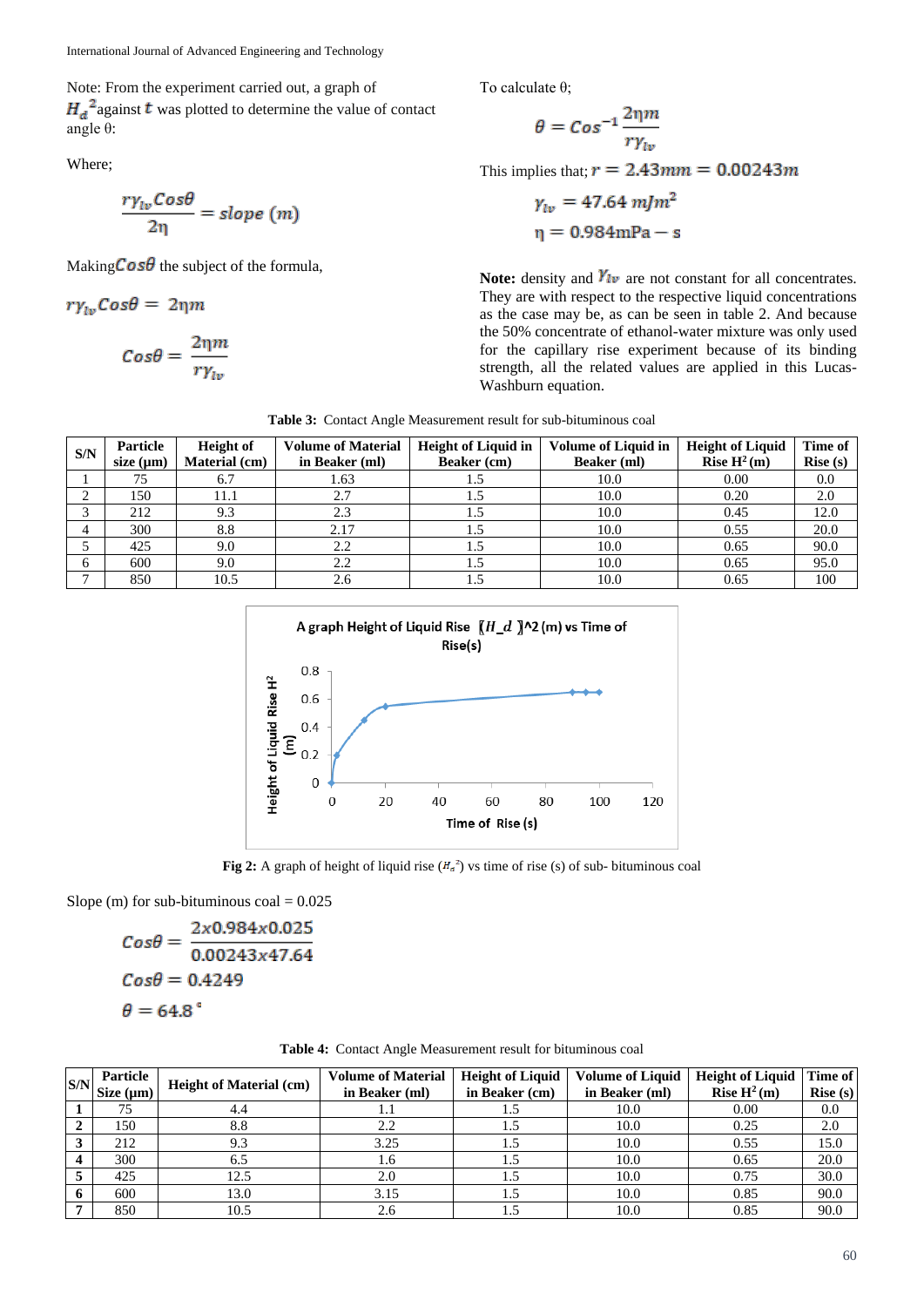

**Fig 3:** A graph of height of liquid rise  $(H_a^2)$  vs time of rise (s) of bituminous coal

Slope (m) for bituminous  $\text{coal} = 0.0214$ 

$$
Cos\theta = \frac{2 \times 0.984 \times 0.0214}{0.00243 \times 47.64}
$$

$$
Cos\theta = 0.3637
$$

$$
\theta = 68.66^{\circ}
$$

**a) Pictures of Capillary Rise Experiment of sub-Bituminous coal**



**Fig 4:** Height of liquid rise in 75µm



**Fig 5:** Capillary experiment of 75µm

# **b) Pictures of Capillary Rise Experiment of Bituminous coal**



**Fig 6:** Height of liquid rise in 75µm



**Fig 7:** Capillary experiment of 75µm

### **3. Results and Discussions**

The measured contact angles are  $\theta = 64.8$  for subbituminous coal and  $\theta = 68.66.74$  for bituminous coal. These values show that the liquid did not completely wet the solid because according to literature  $[14]$ , in the case of complete wetting (spreading) the contact angle is  $0^\circ$ . Between  $0^\circ$  and 90º, the solid is wet table and above 90º it is not wet table. Surface of coal contains lots of impurities like sulphur, carbon, hydrogen, oxygen and some other minerals, etc.